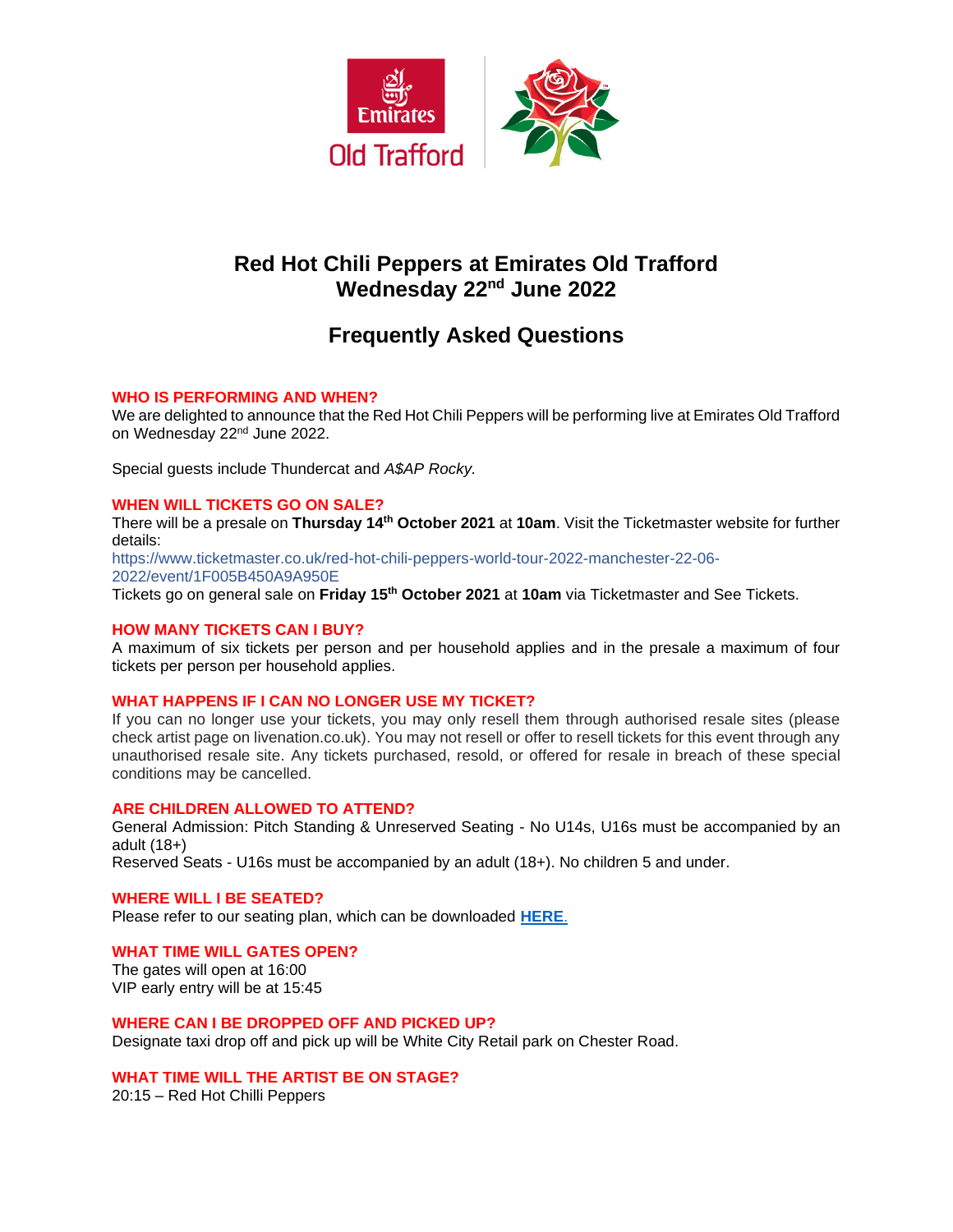

18:00 – 18:30 Support act 1 19:00 – 19:45 Support Act 2

# **WHAT TIME WILL THE CONCERT FINISH?**

No later than 10.30pm

#### **WILL SPECIAL EFFECTS BE USED DURING THE SHOW?**

Yes there will be special effects used during the show including special effects lighting.

#### **WILL I GET SEARCHED?**

All persons will be searched in line with the procedures in place for your safety. For a list of prohibited items please see Conditions of Entry, Clause 7 **[here](https://cricket.lancashirecricket.co.uk/media/17097/full-ticket-terms-and-conditions-and-conditions-of-entry-2021-v3.pdf)**. Please note that water will not be permitted into the stadium, there will be drinking water points located around the stadium.

We strongly advise that you minimise the number of items you bring as this will speed up your entry. It is now an offence, punishable by up to 3 months imprisonment, to possess a pyrotechnic, flare or similar device whilst attending, entering or being in a concert venue. Anyone in possession of these or any other prohibited items may be refused entry and the items confiscated. Everyone will be searched on entrance to the concert, and we are asking that people don't bring bags to the event if possible.

#### **PORTABLE CHARGERS ARE PROHIBITED, SO HOW CAN I CHARGE MY PHONE?**

There are several charging stations around the venue.

#### **CAN I BRING A BAG?**

To speed up your entry, we are asking that people do not bring a bag to the event if possible. If you need to bring a bag, this must be no bigger than A4 in size and will be searched. Anything listed on our prohibited items will be confiscated before entry and any bags bigger than A4 will not be permitted into the stadium.

# **WILL I NEED TO DEMONSTRATE MY COVID STATUS?**

#### **COVID-19 safety requirements**

Admission to this event will be subject to the promoter and venue operator's terms and conditions. Please ensure you read and accept these terms before purchasing tickets, in particular those relating to safety measures implemented to combat the spread of COVID-19, which may include (i) requesting that audiences demonstrate their COVID-19 status by providing proof of a negative lateral flow test, proof of full vaccination, proof of natural immunity having contracted COVID-19 within 180 days of arrival at the venue (and after the 10 day self-isolation period following a positive PCR result), and/or (ii) any other entry requirements recommended by government. The promoter and venue reserve the right to refuse admission to the event for failure to comply with such requirements and you will not be entitled to a refund.

## **ARE THERE ANY BUSES OR METROLINK SERVICES?**

A full Metrolink service will be in operation to and from Manchester City Centre. Please use the following link for more information about Metrolink: **<http://www.metrolink.co.uk/Documents/lccc-travel-leaflet.pdf>**

#### **HOW DO I GET TO EMIRATES OLD TRAFFORD?**

Check out **[our directions section](http://cricket.lancashirecricket.co.uk/media/7221/lc_how_to_find_us.pdf)** to see how to get to Emirates Old Trafford.

#### **CAN I BRING FOOD AND DRINK?**

No food or drink, including water, will be permitted into the venue but there will be a wide range of refreshments that are available inside the venue. Water points are available around the ground. If any specific food is needed for special dietary requirements a doctor's note will be required on entry.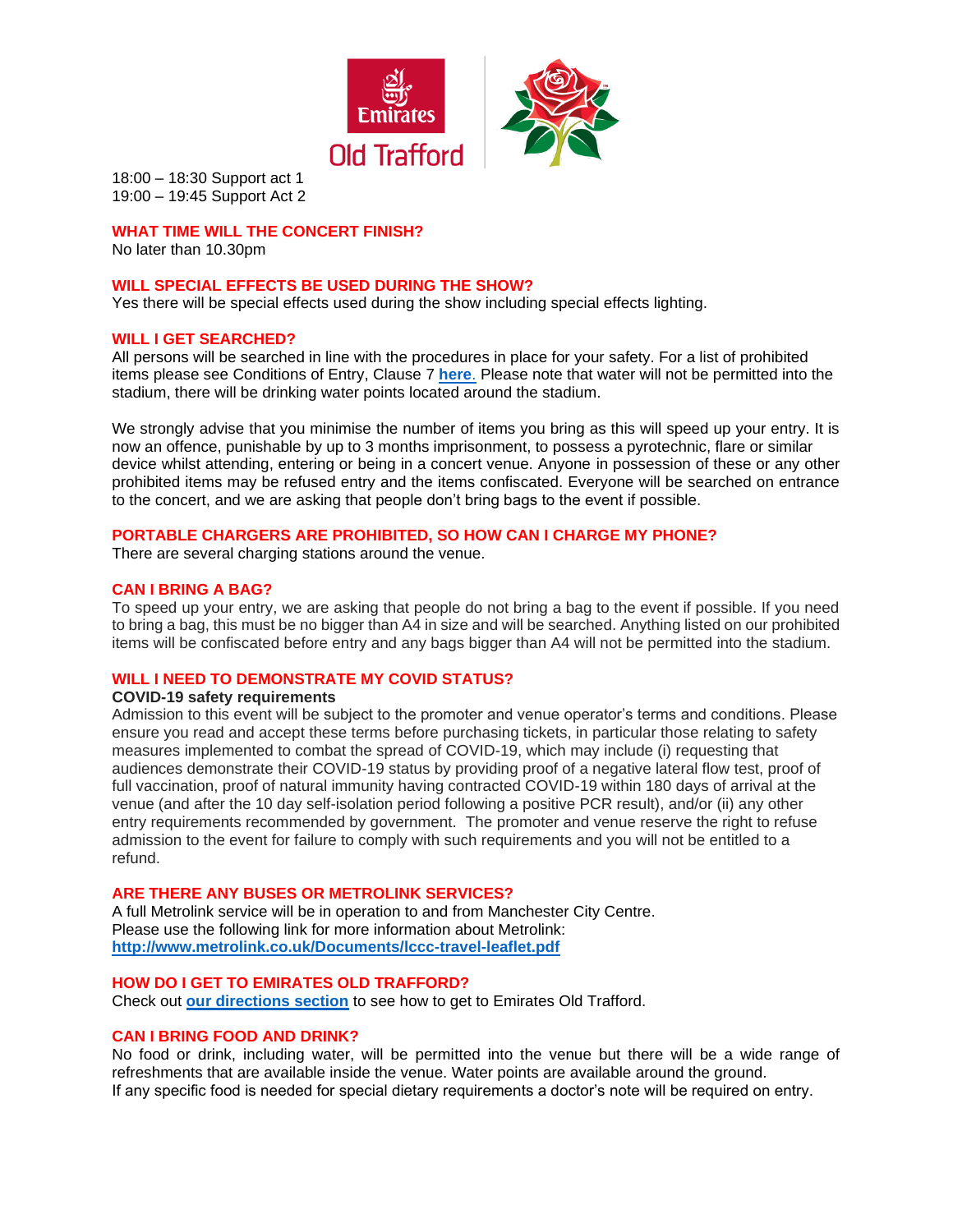



# **CAN I BUY ALCOHOL AT THE CONCEI**

Yes, however we will be operating Challenge 25, so please bring identification with you. Forms of accepted ID are Passport, Cards bearing the "Pass" or Photographic Driving Licence.

#### **CAN I BRING IN AN UMBRELLA IF IT'S GOING TO RAIN?**

Unfortunately, umbrellas are on the list of prohibited items for safety reasons and so that they don't block the viewing experience of fellow fans. We therefore advise you to pay particular attention to the weather forecast and dress appropriately for the expected conditions.

## **CAN I GET ACCESS TO A BAR THAT IS INDOORS?**

Only if you are in receipt of a specified wristband. These are only available to hospitality patrons and guests.

#### **HOW DO I ENTER THE VENUE?**

General Admission tickets can enter the venue via any gate on Brian Statham Way, Talbot Road or Great Stone Road. Once inside the venue follow the signs to enter the various General Admission areas.

## **I HAVE A GENERAL ADMISSION TICKET, WHERE CAN I WATCH THE CONCERT FROM?**

General Admission tickets give you access to the standing area on the pitch plus all seats in Stands A, Stand B Lower. All General Admission seats are available on a first come, first served basis.

## **CAN I BUY HOSPITALITY TICKETS?**

Please use the following link to register your interest in Hospitality tickets: <https://emiratesoldtrafford.lancashirecricket.co.uk/concerts/red-hot-chili-peppers/>

#### **HOW CAN I BUY ACCESSIBLE TICKETS?**

Accessible Tickets will be available to buy via Ticketmaster. Tickets will go on general sale on Friday 15<sup>th</sup> October: <https://www.ticketmaster.co.uk/event/1F005B450A9A950E?did=uklnst4ff>

# **WHERE IS THE ACCESSIBLE AREA LOCATED?**

The Wheelchair Platform will be in Stand A (across block A2) with access via a ramp. A number of seats will be reserved in block B7 for ambulant ticket holders.

#### **IS THERE DISABLED PARKING?**

Blue badge holders will be able to park at Trafford Town Hall but spaces must be pre booked via our ticket office.

# **WILL THERE BE ANY ROAD CLOSURES?**

This is TBC.

# **WHERE CAN I PARK?**

Parking will be at Manchester United, Car Park N3 charged at £15.

#### **CAN I GET ACCESS TO A BAR THAT IS INDOORS?**

Only if you are in receipt of a specified wristband. These are only available to hospitality patrons and guests.

#### **WHERE CAN I BUY MERCHANDISE?**

There will be a number of official merchandise outlets located inside the venue. We would advise against purchasing any unofficial merchandise outside the venue.

#### **GENERAL ENQUIRIES**

More information will be published in due course.